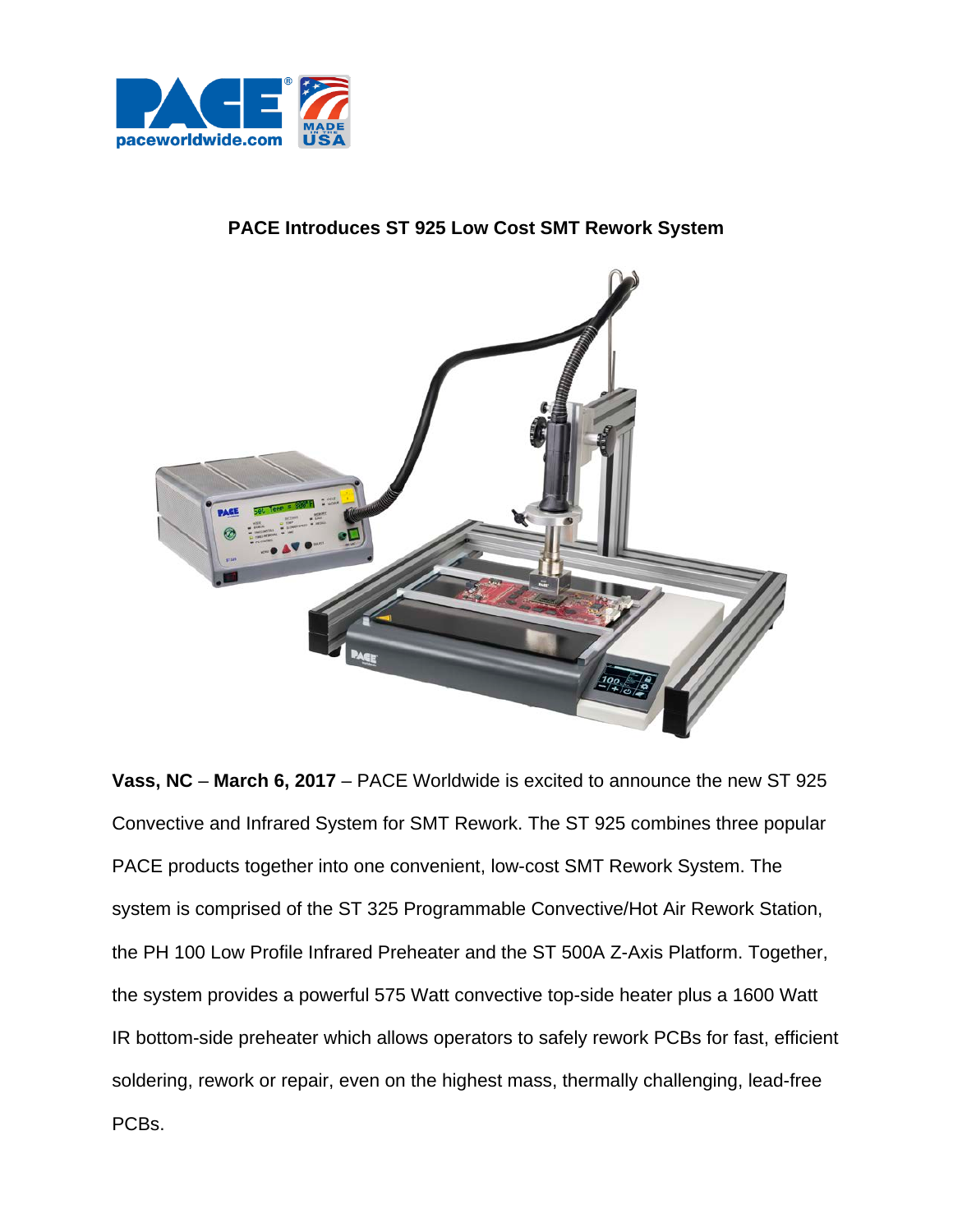The ST 925 features a self-contained convective/hot air SMT rework station that is fully programmable and can be used to remove and install surface mount components. From the front panel, the system can be used in either manual or "timed" modes. Manual mode means that the system generates heated airflow when the cycle button is pressed; when it is pressed a second time the system shuts off. "Timed" modes allow the operator to create up to 20 "Profiles" that consist of time and temperature parameters to ensure process control and repeatability. The system uses a pump to generate airflow that first passes through a heater, where it is warmed to the appropriate temperature, and then through optionally available heat-focusing nozzles that "shape" the air stream for the specific component. A user-friendly front panel interface with Digital Display allows for easy adjustment of temperature, flow rate and timing and intuitive programming and profile development. A unique adapter allows instant change out of Nozzles, without tools. Over 80 low-cost Nozzles are available for a wide variety of surface mount components.

The system also incorporates the new PH 100 IR Preheater, a high powered, noncontact infrared preheating system with an ergonomic, low profile design, magnetic PCB holders and intuitive 3.5" Touch Screen Display. An adjustable stand allows hands-free operation of the handpiece heater, providing access to the entire work area, and giving you the capability to perform repetitive removals and installations.

For additional information, please visit our website at [www.paceworldwide.com.](http://www.paceworldwide.com/)